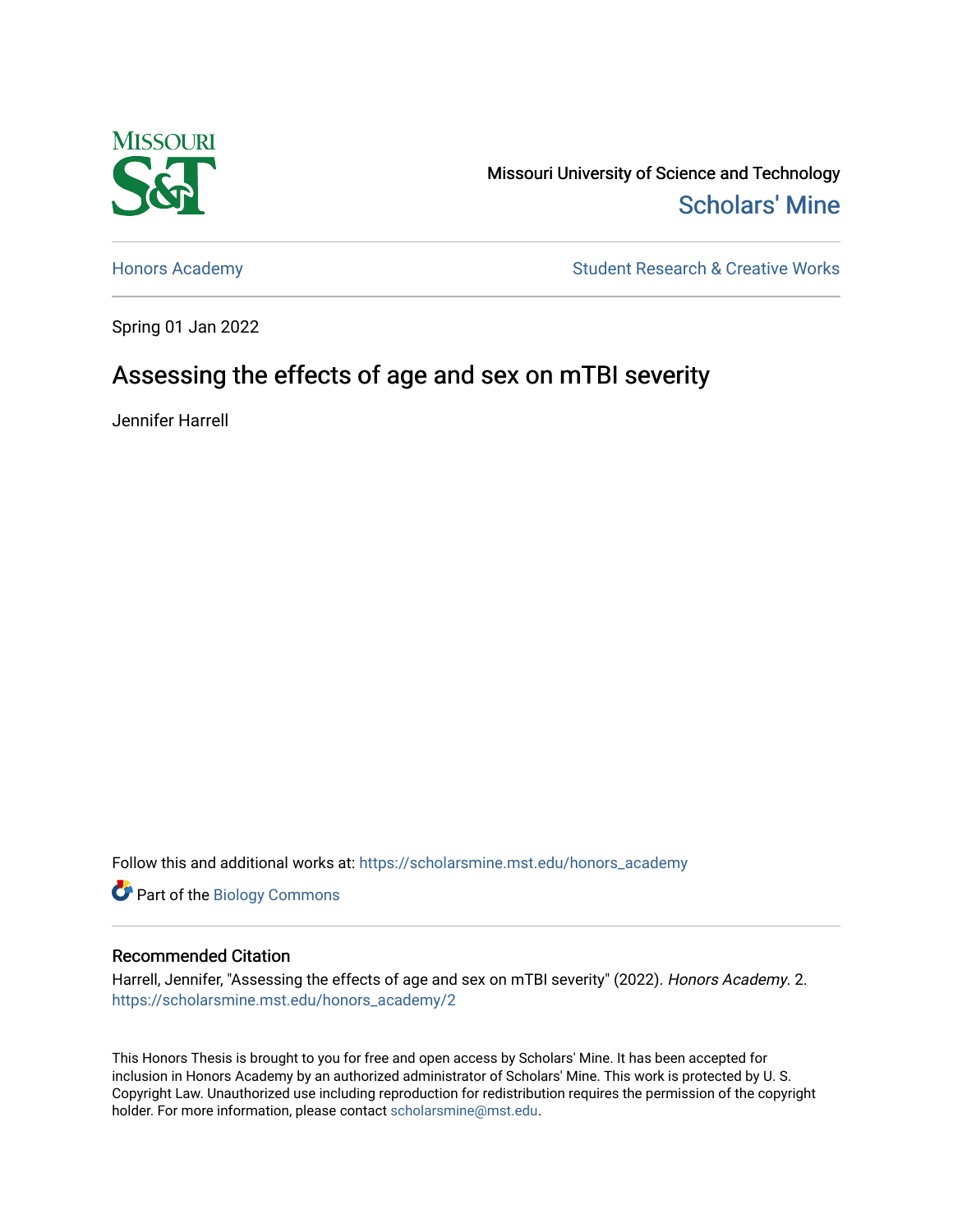# **Assessing the effects of age and sex on mTBI severity**

Jennifer Harrell

Dr. Julie Semon Honors Academy Senior Thesis Department of Biological Sciences Missouri University of Science and Technology Spring 2022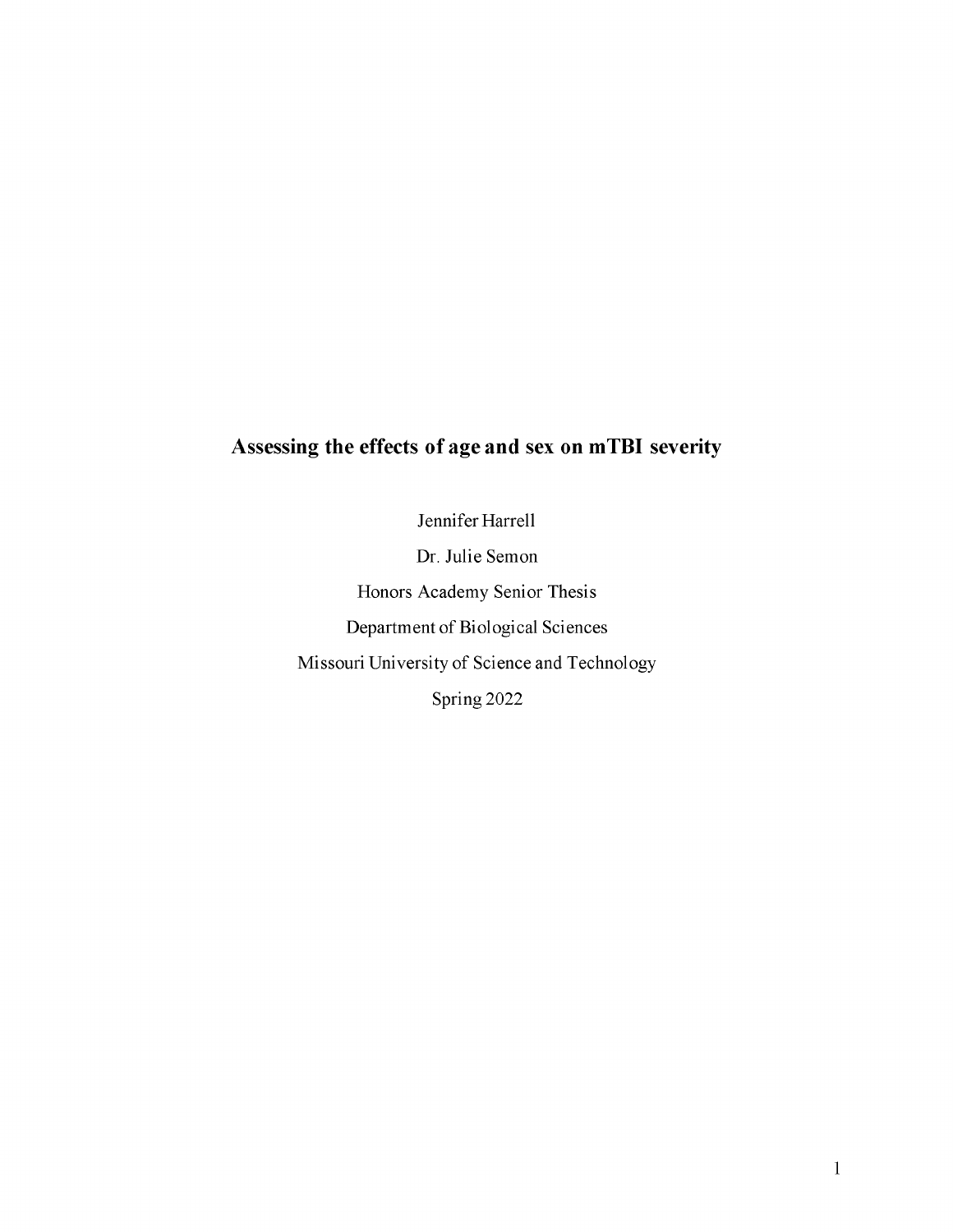#### **Abstract**

Mild Traumatic Brain Injury (mTBI) accounts for 70-90% of TBIs recorded in the last two decades. Subjection to continued mTBIs could result in severe comorbidities appearing years later. Current research on mTBI shows significant male sex and single age skew in murine animal models. Using the Missouri Blast Model, mice were inflicted with mTBI and evaluated using standard behavior tests and a novel method not previously used for mTBI with an open blast model. With both methods, a larger clinical difference was found between age groups than sex. We were also able to show that the novel tracking method was able to identify clinical symptoms in mice consistently while traditional methods were not. These results support a need for diversification of age ranges of future murine models for mTBI studies.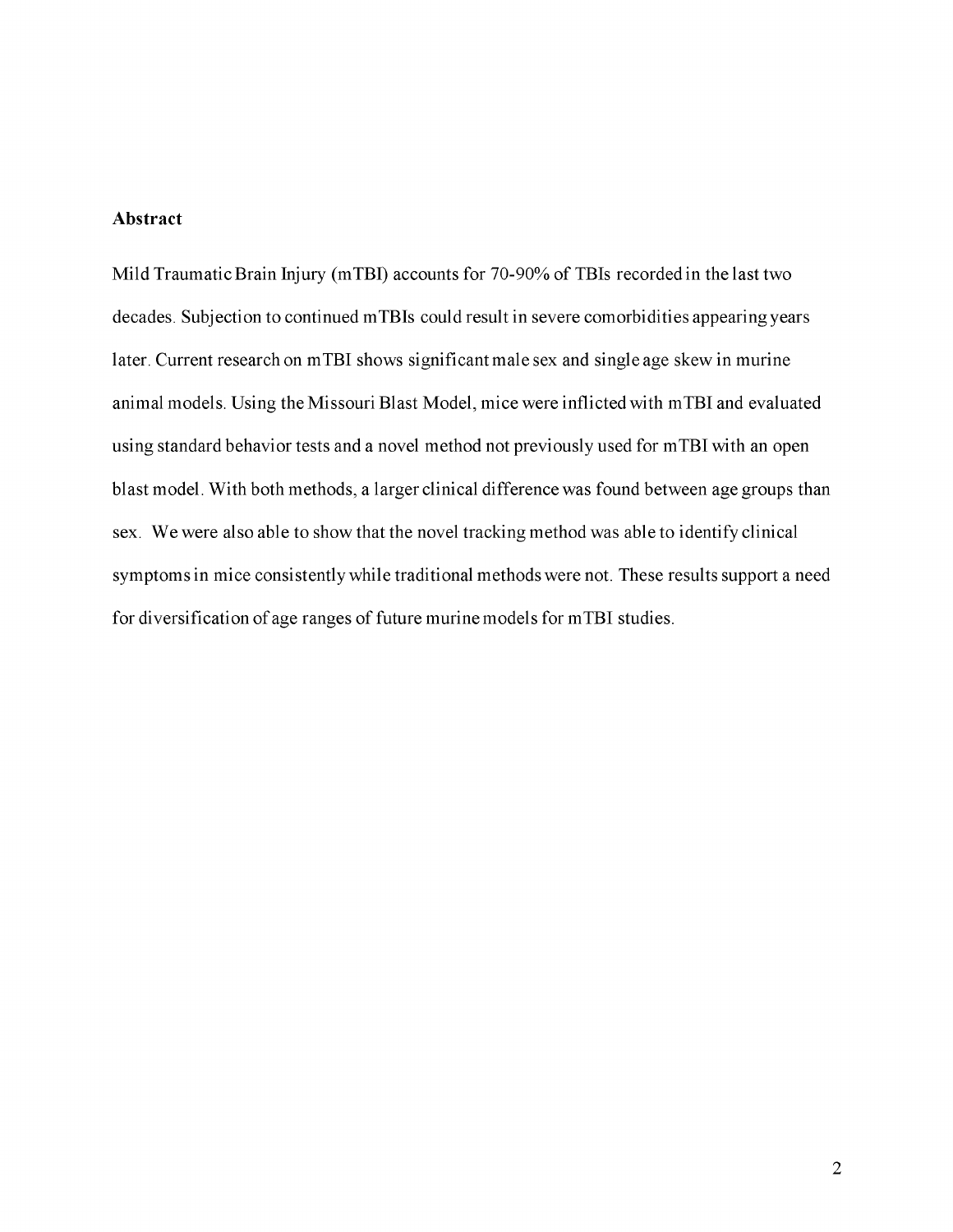#### **Introduction**

According to the Centers for Disease Control and Prevention (CDC), over 430,000 United States Armed Service members have been diagnosed with traumatic brain injury over the last twenty years, with 70-90% of those injuries being mTBI (Cassidy et al., 2004). As these soldiers have entered and returned from combat zones, they have been hospitalized for TBI in record numbers, and suffered resultant sleep disturbances, hearing loss, and long-term impairments (Hoge et al. 2008, Myers et al. 2009, Wojcik et al. 2010, Collen et al. 2012). The National Institute of Neurological Disorders and Stroke (NINDS) defines traumatic brain injury as trauma inflicted upon a brain. The severity of the injury is classified into one of three categories: mild, moderate, and severe *(Traumatic Brain Injury Information Page* | *National Institute of Neurological Disorders and Stroke,* n.d.). Traumatic brain injury can have long lasting and ongoing symptoms and comorbidities such as depression and Post Traumatic Stress Disorder (PTSD; Bryant, 2011). The need to identify early methods of detection of mTBI is immediate and would enable intervention and treatment for affected Armed Services personnel earlier, offering potentially improved outcomes. During a report to the United States Congress on TBI (2013) the Army Vice Chief of Staff called for development and implementation of sensors in soldiers' helmets that would enable medical personnel to identify when a soldier had been exposed to environmental conditions that could result in TBI (e.g., blasts or blunt force trauma) with the goal of expedited detection, treatment, and management of the injury.

The conditions that can create a mTBI are often less pronounced or immediately disruptive than those that result in moderate or severe TBI. A patient that experiences a mTBI may not even realize until much later when signs of neurodegenerative disorders appear. The immediate symptoms of mTBI may vary among individuals and include headache, nausea,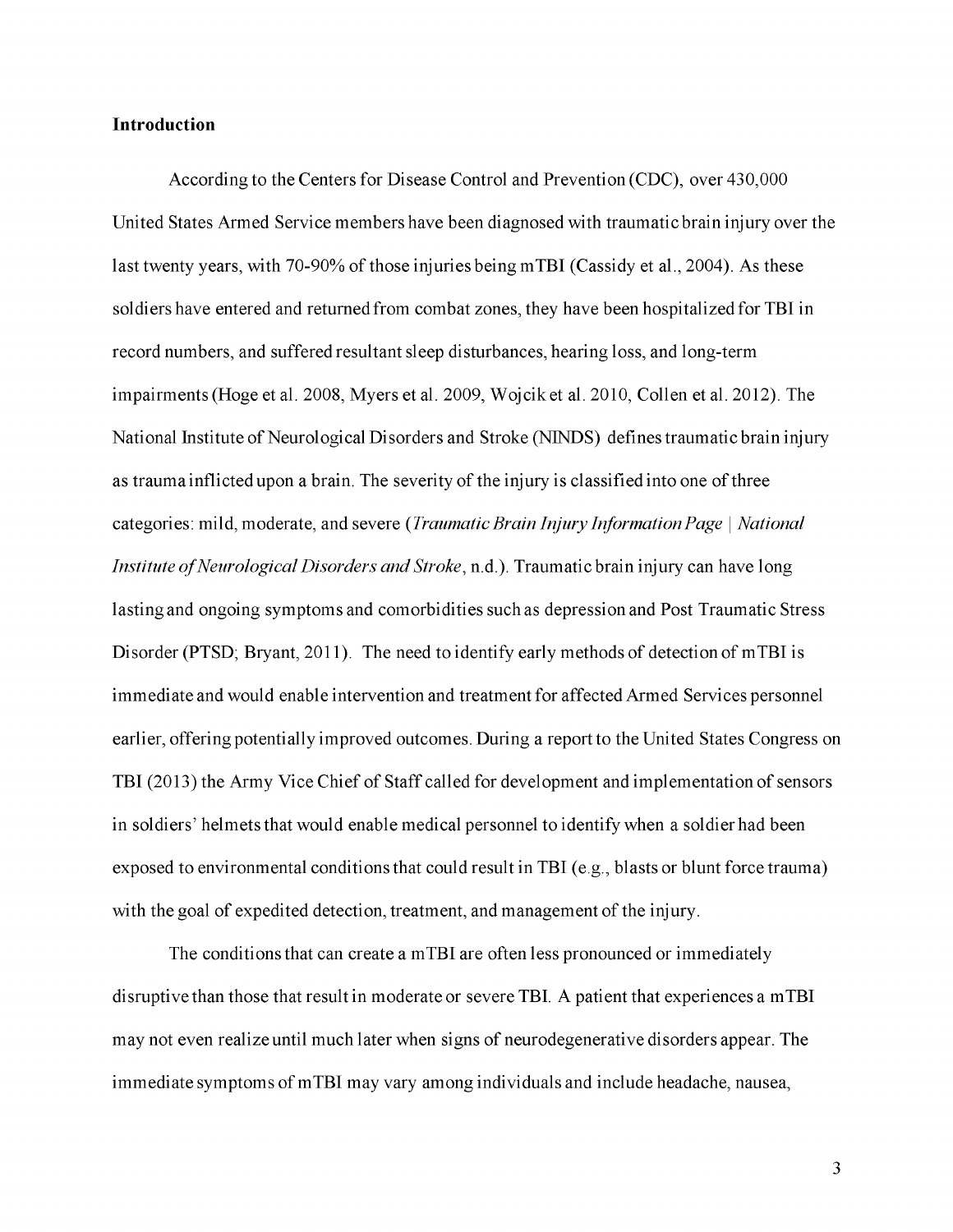uneven pupil dilation, confusion, convulsion, and pronounced sleepiness (CDC 2022). Upwards of 6 million individuals in the USA may experience mTBI in a given year, and of these, 15% may develop persistent or sustained disabling problems (Kushner 1998).

Current research on mTBI overwhelming skews toward single age male murine animal models. The lack of sex and age diversity in studies may have significant consequences for outcomes and results. Recent epidemiological work found that women are underrepresented in human TBI studies but are more likely to die from a severe TBI than men and more likely to experience sustained symptoms from a mTBI than men; however, these results were interactive with age, with post-menopausal women having a decreased risk of death due to TBI relative to men (Biegon 2021). Given these data, we examined the observable differences in severity of mTBI across age and sex across murine models. We anticipated differences across both age and gender, given the differences observed in human studies.

#### **Materials and Methods**

#### Animal Care

Thirty-two C57BL/6 mice were ordered from JAX® labs and quarantined for seven days as per Missouri University of Science and Technology IRB guidelines. They were housed in an Allentown NextGen™ Mouse 500 with 12-hour light/dark light cycle, with controlled air flow, temperature, and humidity conditions. Mice were fed a standard diet with food and water *ad libitum* for the duration of the experiment. A total of 32 individuals were used for this study ( $N =$ 16 females,  $N = 16$  males) that were further subdivided based on litter into two groups of males  $(N = 8$  born on 29 June 2021; N = 8 born on 10 August 2021) and two groups of females (N = 8 born on 29 June 2021;  $N = 8$  born on 10 August 2021). Mice were assigned randomly to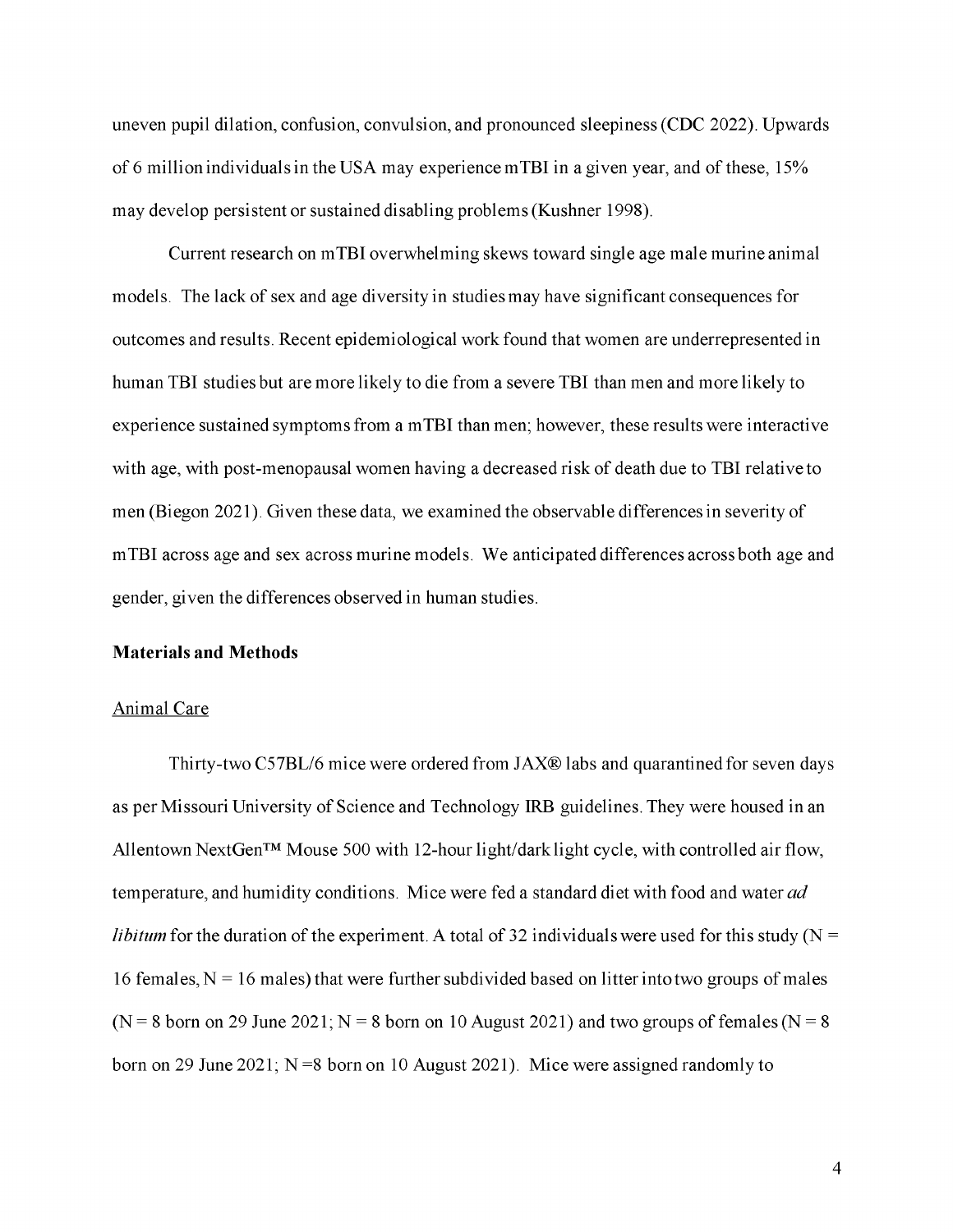treatments from within each litter.  $N = 20$  mice were assigned to the blast treatment and  $N = 12$ mice were assigned to the sham treatment (no blast exposure, but all other conditions replicated).

#### Blast Conditions

The day of the blast was sunny and clear with a temperature of 23 C and 47% relative humidity. All mice were transported to the blast site in their cages. The sham mice were placed into the blast cages first ( $n=3$  sham mice per age/sex group for a total of  $n=12$  sham mice). They were then removed from the blast site completely and returned to the vivarium before the blast was conducted. The remaining 20 mice were placed in the blast cages located 3 m from the C4 and one meter from the ground **(Fig. 1).** Mice were then subjected to an open field explosive blast, using the Missouri Blast Model, with 350g of C4. Immediately afterwards, the mice were removed from the blast cages, placed back in their cages, and returned to the vivarium. Their tails were then marked with a color-coding scheme so as to keep the observers blinded to the control/blast mice **(Fig 2).**

#### Mouse Monitoring

Commencing the following day, the monitoring of the mice began. The first week, monitoring was daily and then once per week for three consecutive weeks. There were two types of evaluation: video recording by an unblinded investigator and cognitive evaluations by three blinded student investigators. The mice were video recorded for a total of 5 minutes each using a GoPro video camera, by the nonblinded investigator. A specially built plexiglass chamber was built for this portion of the monitoring **(Fig. 3)** The recording cage measured as follows: outer diameter = 30 cm, wall thickness =  $0.635$  cm, exterior wall height = 30.5 cm, and an interior wall height = 30 cm. Masking tape was used on the outside of the recording cage to blind the mice to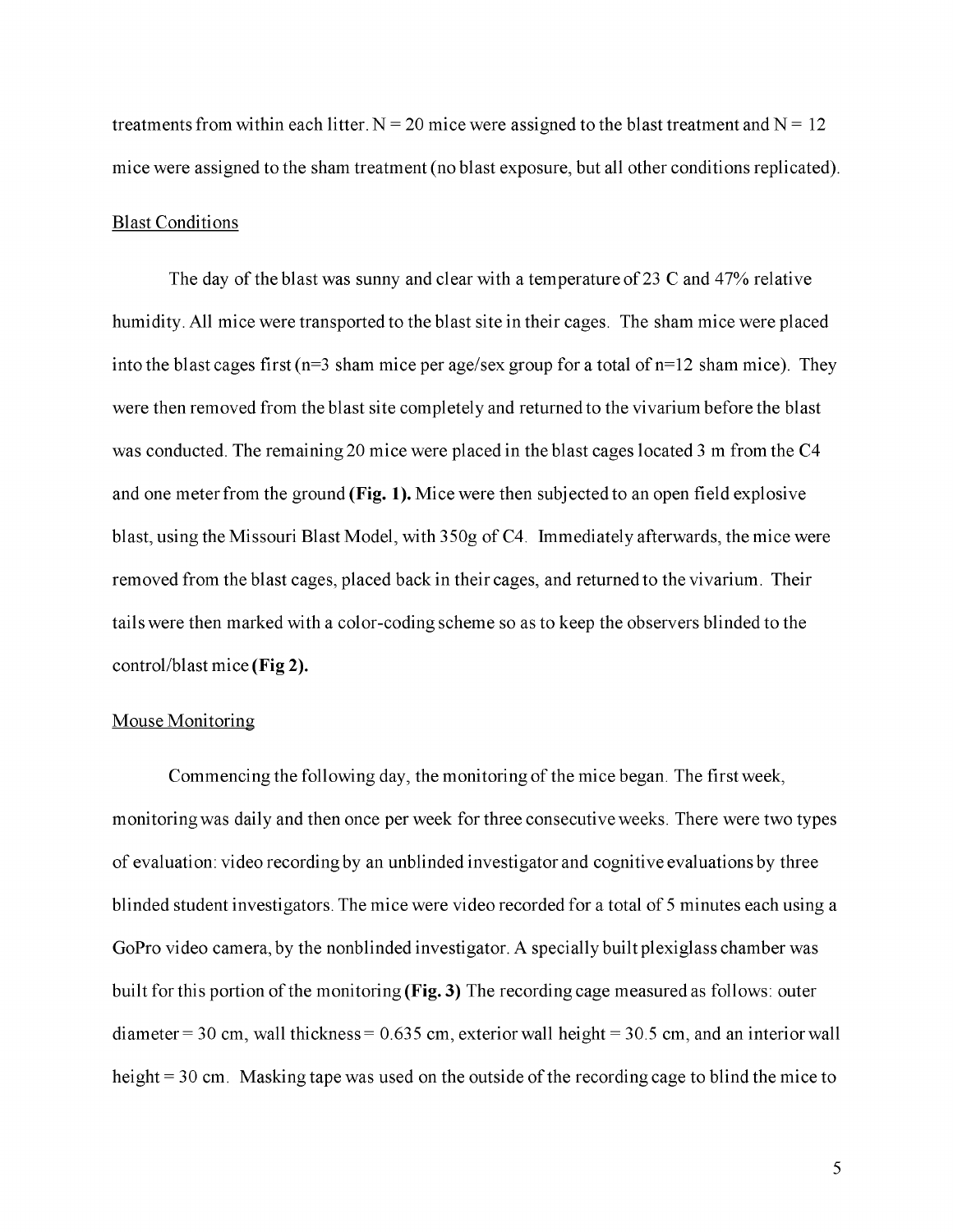anything happening outside the cage to mitigate any outside influence on their behavior. The mice were weighed each day of video recording to monitor for weight changes. The recording was analyzed using MATLAB **(Fig. 4)**.

A group of blinded students individually administered a series of cognitive tests designed to detect neurological impairment in the mice and scored them. Using the SNAP (Simple Neuroassessment of Asymmetric imPairment) tests, investigators scored their performance on interactions, cage grasp, visual placing, pacing, gait and posture, head tilt, baton, and wire hang (Shelton et al. 2008). After the initial week, the mice were videoed by the non-blinded researcher weekly and the cognitive exams were repeated weekly by the blinded students. These student investigators were trained uniformly by a senior investigator on how to administer the tests, the equipment needed for them, and tests were administered on the same days**(Fig. 5).**

After the final evaluation, the mice were dispatched using  $CO<sub>2</sub>$  and their brains were immediately removed, then frozen with liquid nitrogen to prevent further breakdown of proteins and were retained in an "80C freezer to await further study. Videos were evaluated using the MATLAB program by Dr. Yun Seong Song, an approach designed to remove human error from the equation. Data from the cognitive tests were input by a blinded student who compiled the average and standard deviations of the scores. Statistical analysis of the data was done in Excel.

#### **Results**

Analysis of the MATLAB data was conducted in Excel. The total average distance traveled, across all days of monitoring, for each test group was plotted and compared to determine any difference between controls and blast groups. There was a significant difference between the groups with young female mice traveling the least average distance and old male

6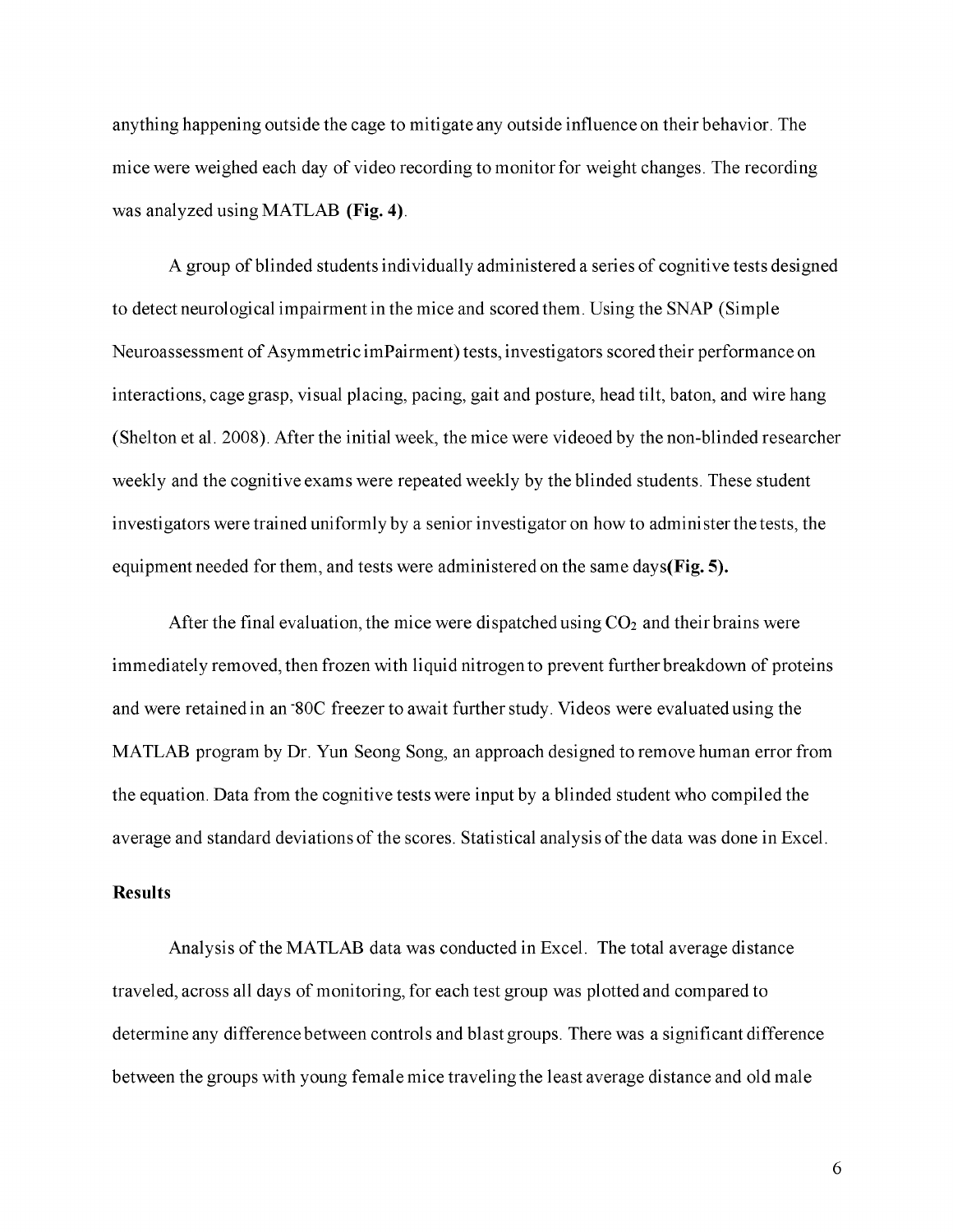control mice traveling the most distance **(Fig. 6).** Travel patterns were also compared among groups by examining proportion of time spent at the center of the video chamber **(Fig. 7),** again averaging all days of monitoring together. Old male control mice spent the highest amount of time in the center, and young male blasted mice spent the least amount of time in the center.

Further analysis of the SNAP data was conducted in Excel. The first analysis shows the number of days each behavior was exhibited during the monitoring period **(Fig. 8).** Of the seven days of SNAP test administration, only Pacing, Gait/Posture, and Wire Hang had scores for each day. Head Tilt had a score of zero for all days of monitoring. The Baton test only showed scoring for two days of monitoring. Interactions, Cage Grasp, and Visual Spacing showed scores for six of the seven days. The second SNAP analysis shows the average score, across all days of monitoring, for each test group **(Fig. 9).** No score was recorded for any test group in the Head Tilt category. Old Male Blast group and Young Female Control group were the only two groups to have a score for the Baton test. Old Female Control mice exhibited no score for the Cage Grasp test. Young Female Blast mice exhibited no score for the Pacing test. All control groups exhibited scores in Interactions, Visual Spacing, Gait/Posture, and Wire Hang.

#### **Discussion**

Mice in this study experienced mTBI severity differentially based on age and sex, supporting our initial predictions. Age had a larger effect than sex, but age and sex differences were observable to the end of our tracking period. Comparing the two methods of evaluating mTBI should be analyzed. Video recording and analysis presents a standardized, analyzable and replicable method to quantify behaviors observed without relying on observer records and inference. Both the distance traveled and time that the mouse spent in the center of the chamber were informative measures for mTBI in this study. A sick or injured mouse will avoid open areas

7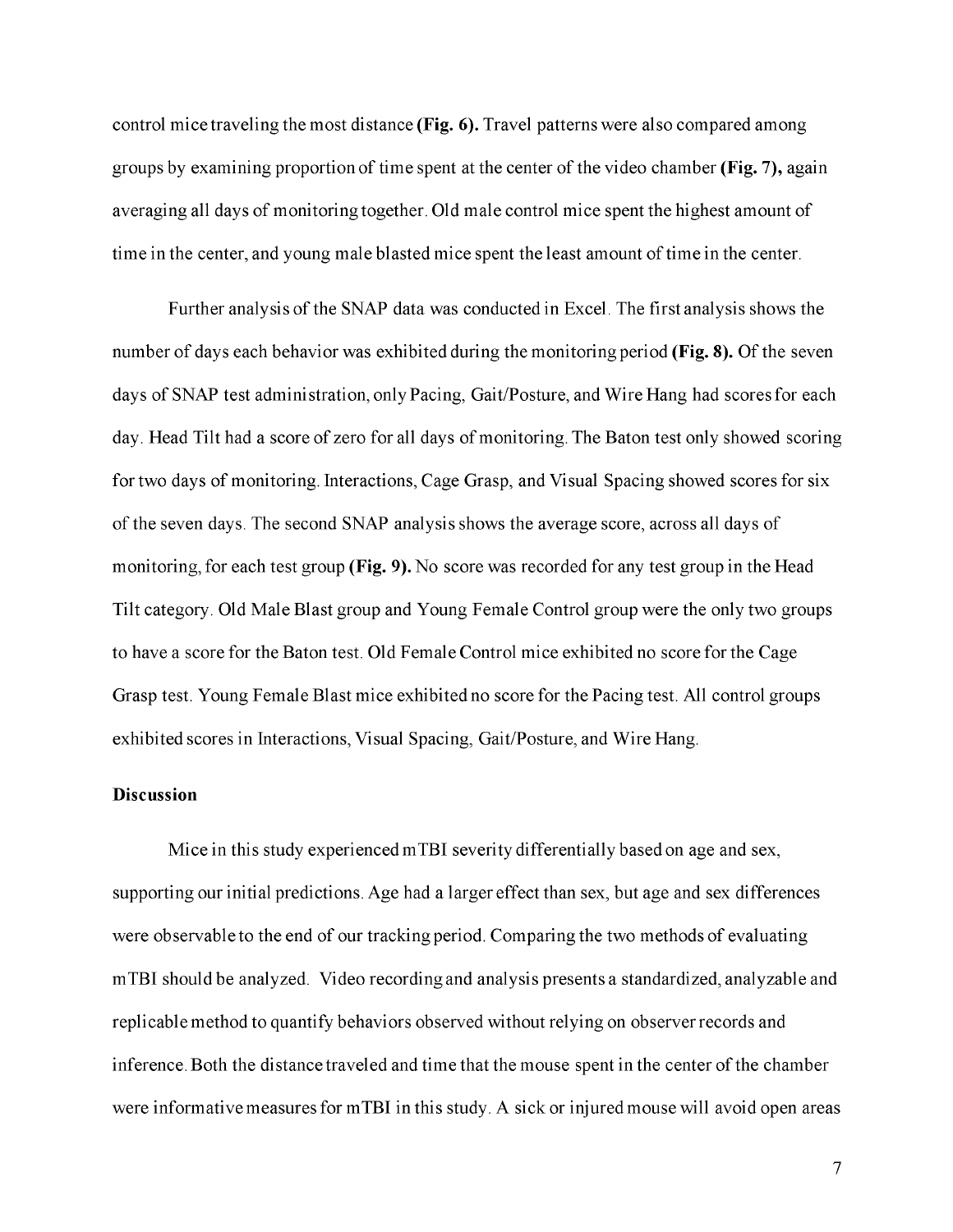and exposure, if at all possible. We hypothesized that we would see the blasted mice travel less frequently through the inner portion of the recording chamber. As mice are prey animals, exposure to open spaces would present an excessive hazard, especially if sick or injured. Our results provided quantitative evidence that this is indeed the case - the injured mice spent considerably less time in the center of the chamber than did the control mice. The only exception for this was the Young Female Control and Young Female Blast mice, who exhibited almost identical travel through the center of the chamber. The proposed explanation for this is the more robust immune system response exhibited by younger females (Klein & Flanagan, 2016). With their ability to mount a more robust innate immune response, it is likely they were able to recover, or feel better, quicker than the other test groups.

An example of the MATLAB output showing travel patterns of young male control mice and blasted mice on Day 1 after blast is provided in **Fig. 10**. The purpose of this inclusion is for illustration purposes on how the tracking method works to evaluate the mouse's behavior in a quantifiable way. Travel by the control mouse shows high concentrations of activity at all points on the plot. Travel by the blasted mouse shows clear avoidance of the open area in the center of the recording chamber. The red lines on the outside of the circle are where the mouse stood up with front paws on the side of the chamber: There is more of this behavior by the control mouse than the blasted mouse.

The potential bias and training curve associated with SNAP assessments can be problematic and make comparing assessment data among individual investigators difficult. The SNAP assessment is currently the gold standard of evaluating mTBI severity and our data show that it is inconsistent. A score of zero across all categories would be expected for a normal, healthy mouse and this is not what we obtained from the data for our control groups. A score of 5

8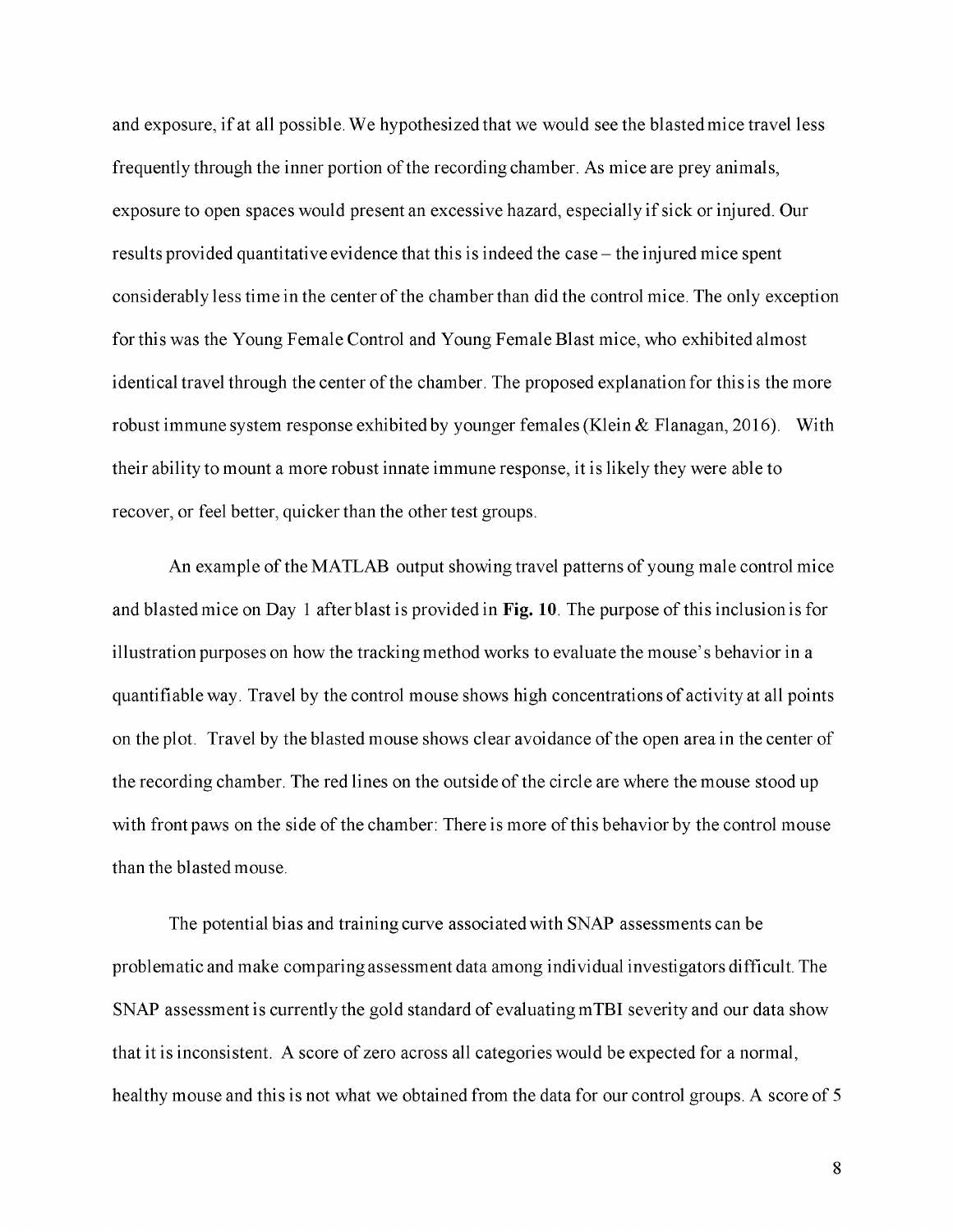in any category would indicate a comatose mouse. Where we expect our control groups to be scored at zero in all SNAP tests, this is not what the data show. This suggests some problem with the test or its administration, likely the subjectivity required to make a judgement on just which behavior the mouse is exhibiting or not exhibiting. No score at all, in any category of mouse or test, averages above 0.35. With an overall average so low, there were many scores of zero. With all investigators being trained in a uniform manner at the same time, we think this is due to the individual judgement calls of each investigator. This reinforces our hypothesis that the SNAP assessment is flawed and that we need to develop a new protocol for assessing mTBI that can be applied by anyone and scored the same, removing human error, bias, and subjectivity.

Interestingly, young male and young female mice in blasted groups traveled more on the first day post-blast than older mice. We suspect this has to do with the immune response of younger groups being more robust than that of older groups (Thompson et al., 2020). The immune system ages, and the senescence of the immune system is beginning to be explored. With slower response of the innate immune system in older test groups, we submit that this is the initial reason for the increased activity of the younger groups. We recommend further study with an older group of mice in both sexes to test this theory.

#### **Conclusion**

The data show that this is a promising method to obtain more accurate data by pairing the recording method, behavioral assays, and the Missouri Open Air Blast model. Future studies should include this protocol and method of analysis. To more closely mimic the environment experienced by soldiers, the next study should also include multiple blasts where severity of mTBI could be evaluated across a range of age and sex groups. The ways in which these effects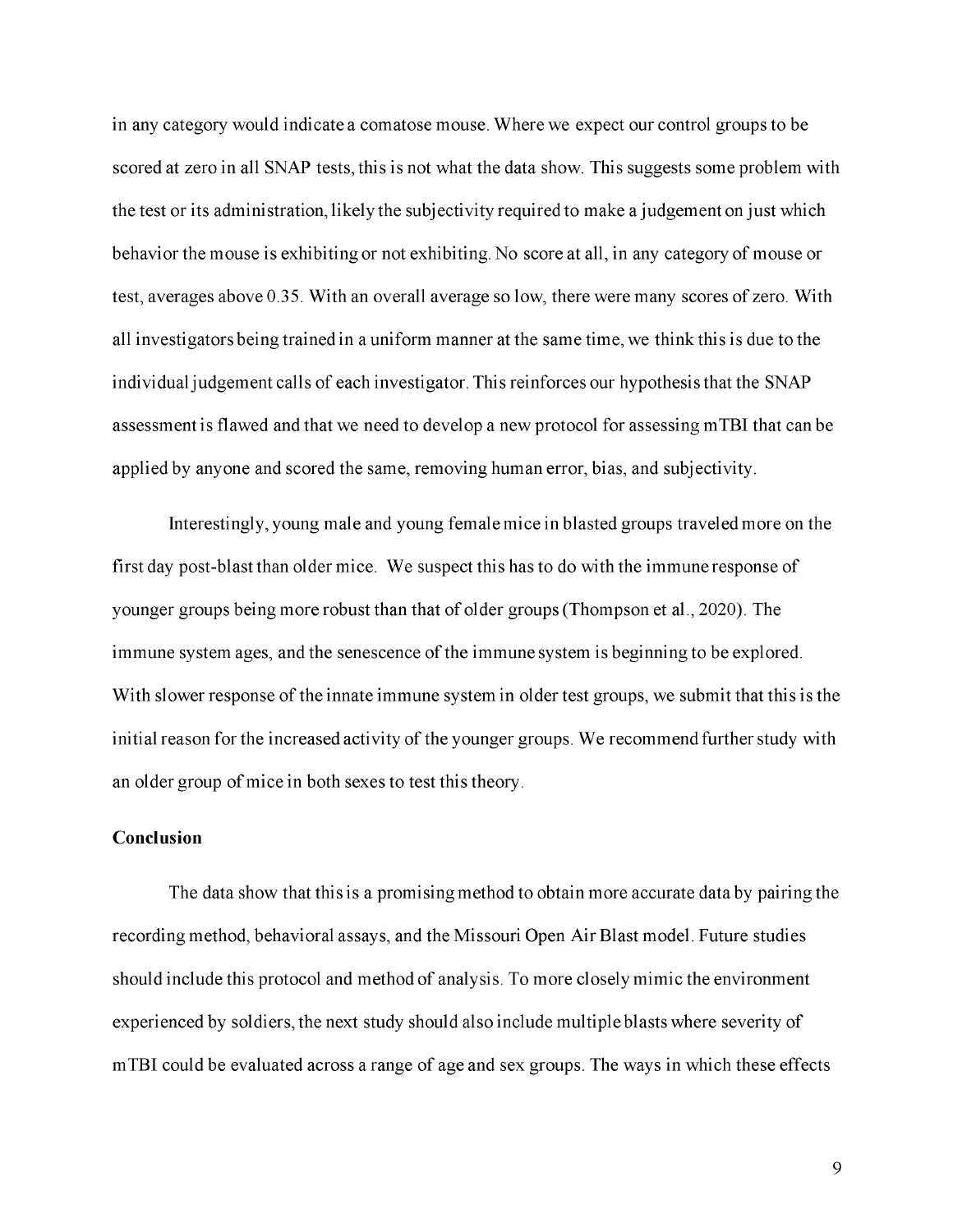may compound and influence behavioral, physiological, and morphological features remain relatively unexplored and are an important area of future study.

### **Figures**



**Figure 1. Aerial view of the Missouri Open Air Blast Model. The Missouri Open Air Blast Model is located in Rolla, Missouri, at the Experimental Explosives Mine, part of Missouri University of Science and Technology. It is equipped to deliver a controlled explosion, simulating what a soldier would experience in the field.**



**Figure 2. Color scheme for identifying mice. Color scheme used to identify each individual mouse. The scheme was used by the non-blinded investigator to identify which mouse was being recorded.**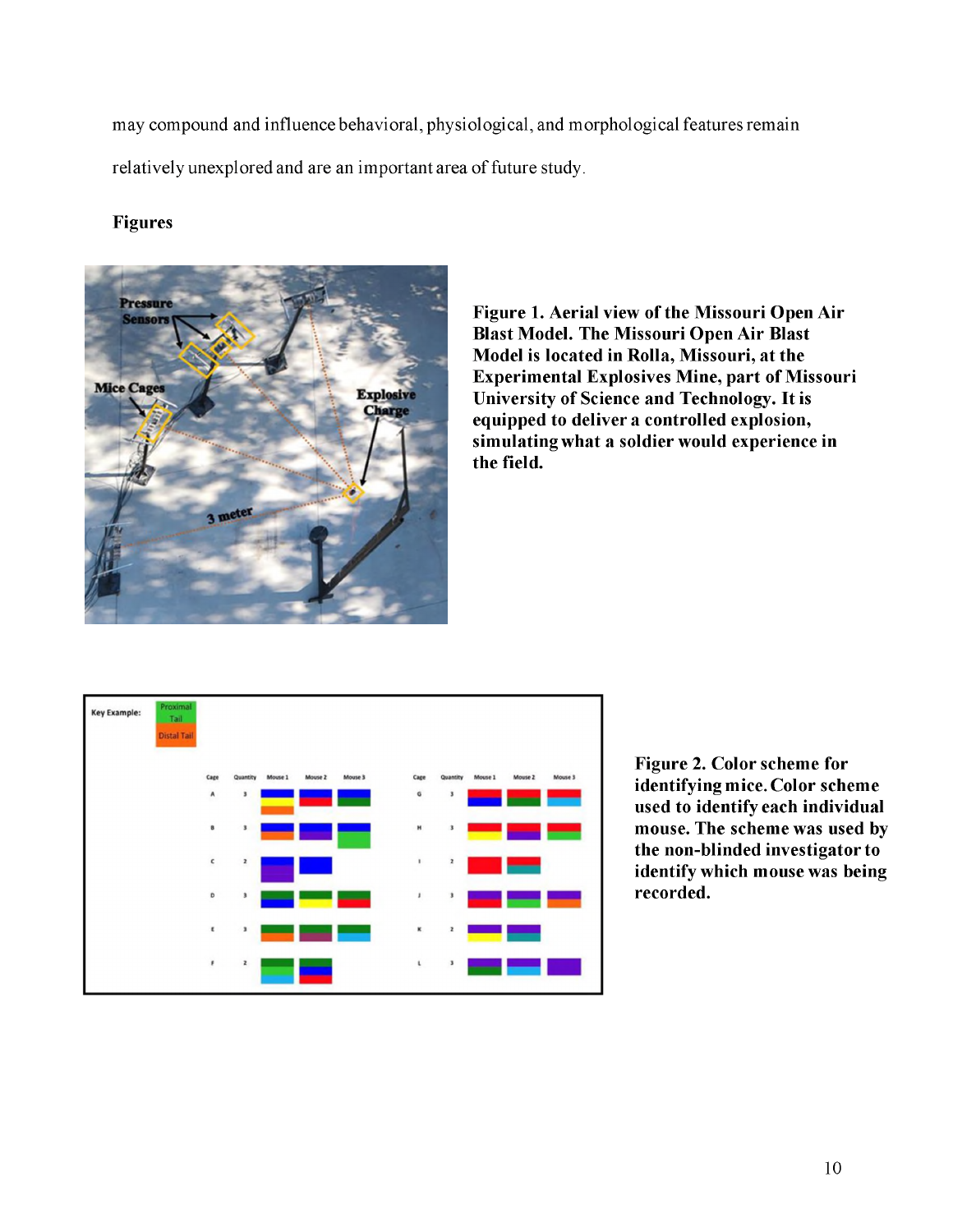

**Figure 3. Specially built chambers for video recording of mice. These specially built recording chambers hold a Go Pro video camera in the mount on the top and are covered on the side to prevent any behavior alteration of the mouse due to outside activity.**



**Figure 4. a) Still frame of a mouse in the chamber from our video recording. b) This is what the computer sees from that still frame. It tracks the dot on the mouse to follow the trajectory. c) Final computer output.**



**Figure 5. Visual depiction of the SNAP assessments administered to each mouse. A photo representation of each test the mouse was administered as part of the SNAP assessment. A) Interactions. B) Cage Grasp. C) Visual Spacing. D) Pacing. E) Gait/Posture. F) Head Tilt. G) Baton. H) Wire Hang.**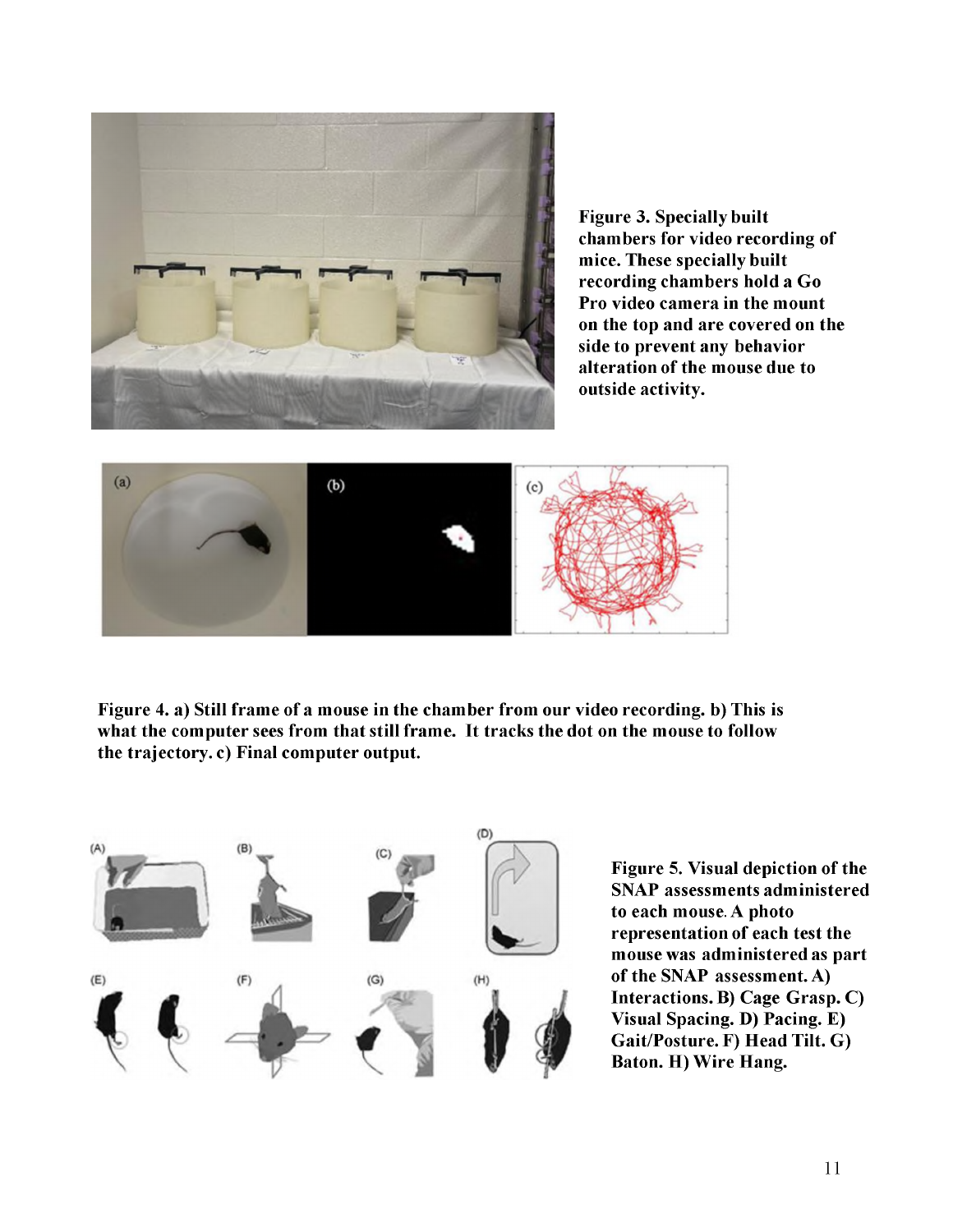

**Figure 6. Average Total Distance traveled. This figure shows the average distance traveled for each group of mice, as indicated by the MATLAB evaluation. The average is each group, over all the days of evaluation. We can see here that the blast groups traveled significantly less than the control groups, on average, during the monitoring period.**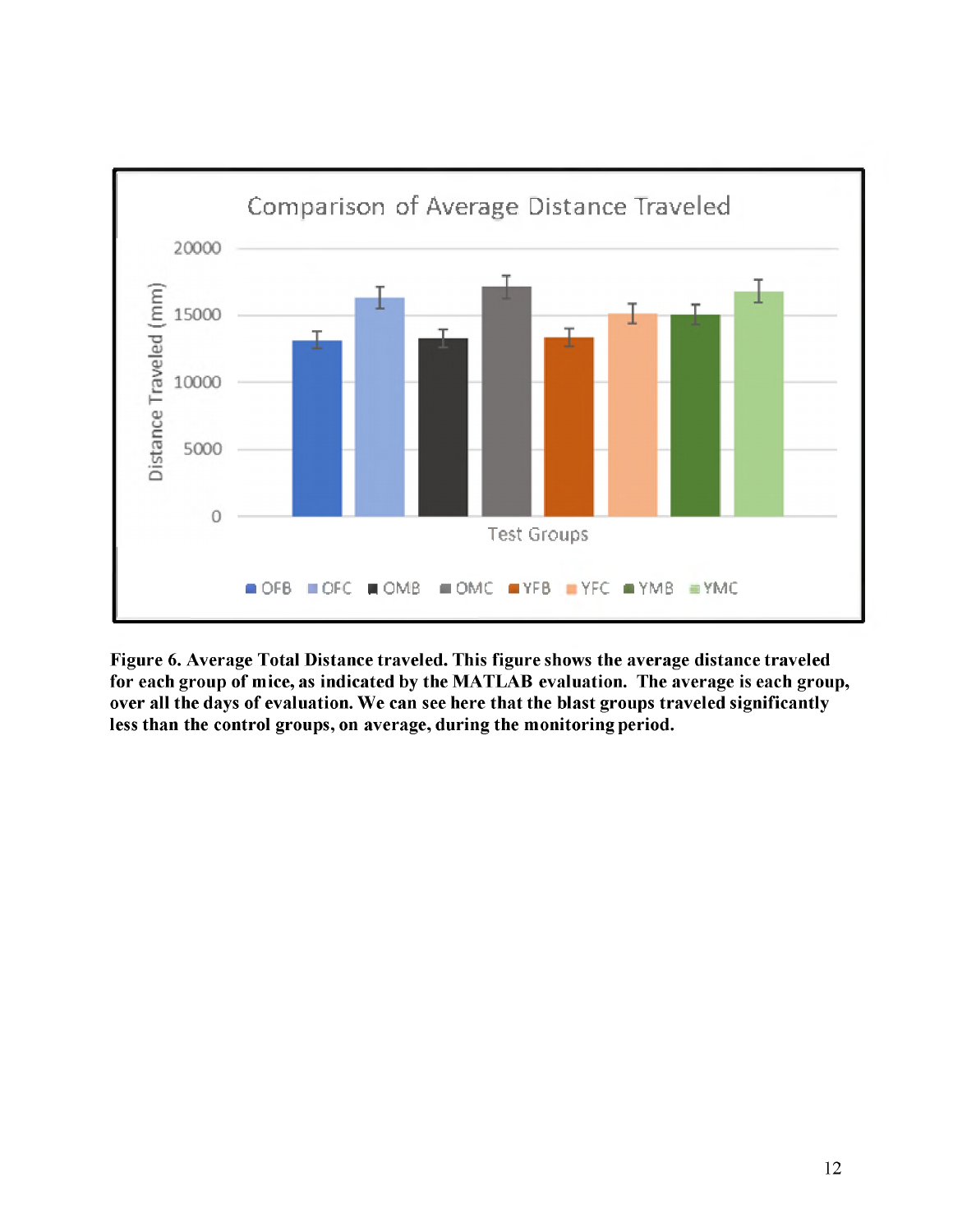

**Figure 7. Average percentage of time spent in the center of the chamber, by test group. The average percentage of time the test group spent in the center of the recording chamber is useful in determining injury. A prey animal will not want to be exposed. On average, across the test period, the blasted groups were more avoidant of open areas. The sole outlier was the young female group.**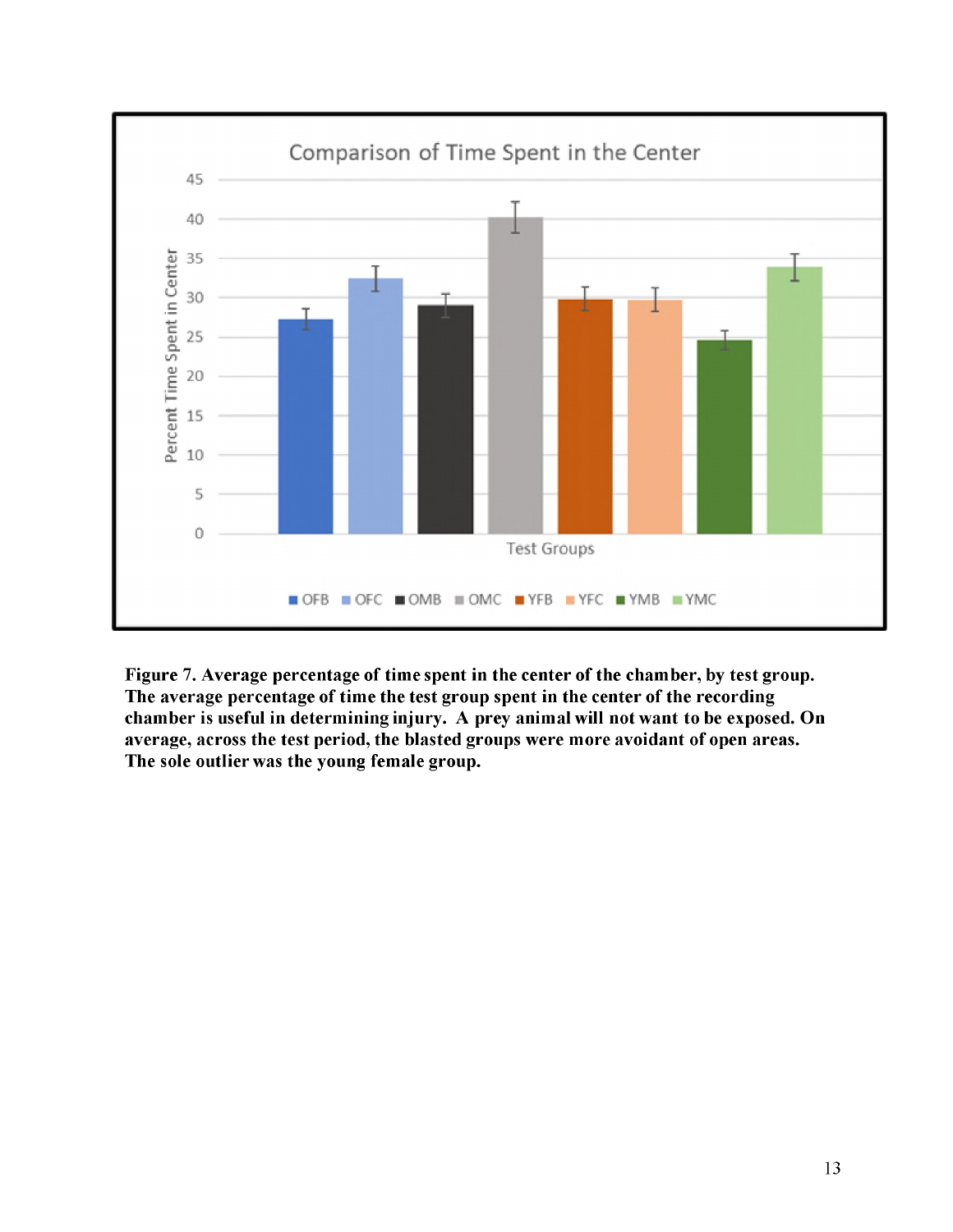

**Figure 8. SNAP Behaviors Assessed. This figure shows the SNAP assessments which had scores assigned for the duration of the experiment. Not all behaviors had a score and not all behaviors were exhibited each day of monitoring.**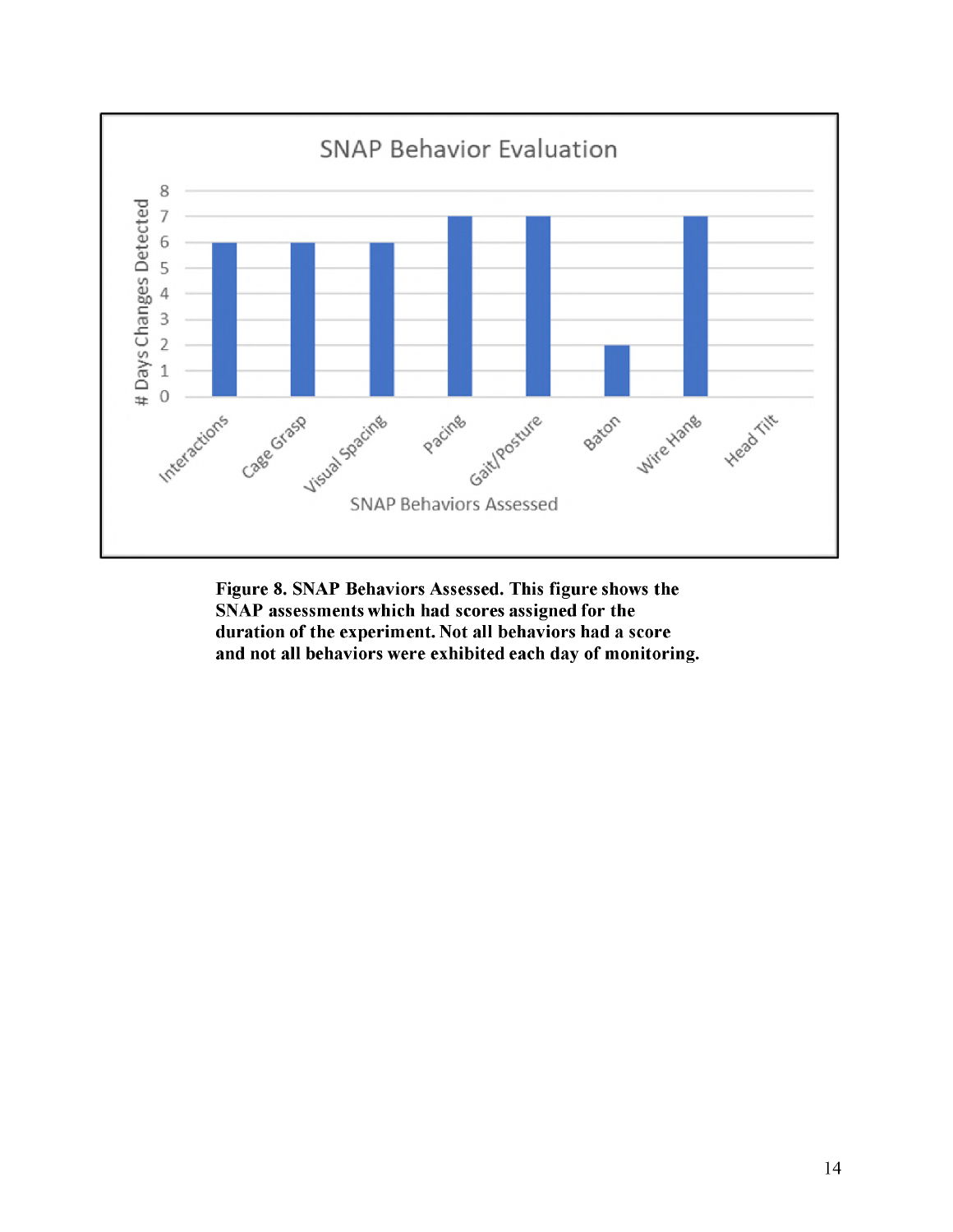

**Figure 9. Overall SNAP Score Averages by Test Group. This figure shows the average overall score in each test category for each test group. We see scores exhibited for control groups on most assessments and very low averages across the board, with none higher than 0.35. A score of zero means a normal, healthy mouse. A score of five would be a comatose mouse.**





**Figure 10. MATLAB output example. Depicts a juvenile SHAM mouse on Day 1 of monitoring and a Blast mouse on Day 1 of monitoring. We see what is considered normal behavior from the SHAM mouse on the left. We can clearly see a drastically reduced activity level of the Blast Mouse on the right. Avoidance of the center area and pacing along the edge is indicative of mTBI.**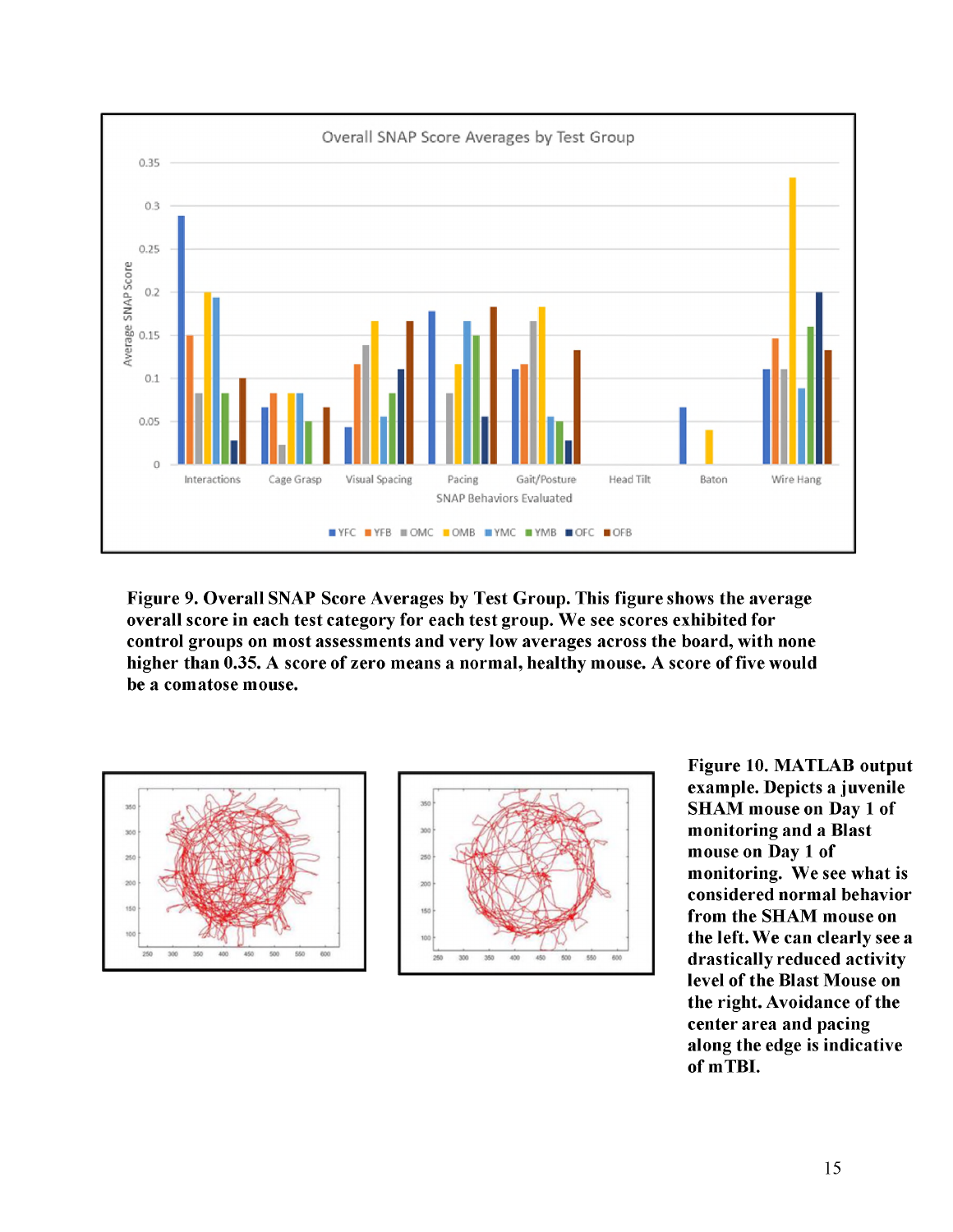## **Acknowledgements**

Thank you to Makenna Pickett, Drew Gildehaus, Megan Eilerman, and Anna Peacock for conducting the SNAP assessments for this project. Thank you to Grace Echele for assistance with data entry and initial statistics. Thank you to Dr. Semon for countless hours of advice, guidance, and proofreading as this project progressed.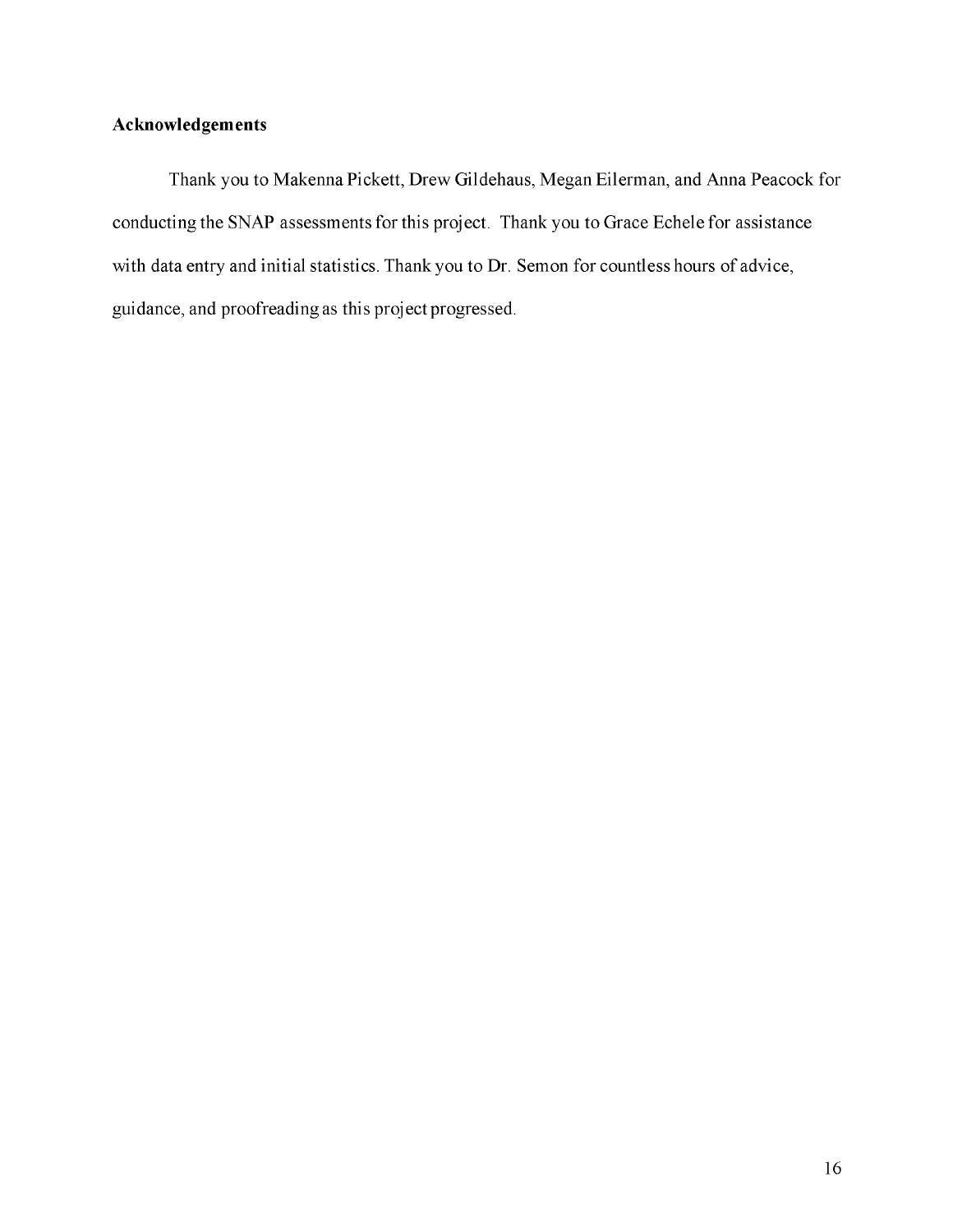### **Works Cited**

Biegon, A. 2021. Considering biological sex in traumatic brain injury. Frontiers in Neurology 10: doi:10.3389

Bryant, R. (2011). Post-traumatic stress disorder vs traumatic brain injury. *Dialogues in Clinical Neuroscience*, 13(3), 251-262.

Cassidy, J. D., Carroll, L. J., Peloso, P. M., Borg, J., von Holst, H., Holm, L., Kraus, J., Coronado, V. G., & WHO Collaborating Centre Task Force on Mild Traumatic Brain Injury. (2004). Incidence, risk factors and prevention of mild traumatic brain injury: results of the WHO Collaborating Centre Task Force on Mild Traumatic Brain Injury. *Journal of Rehabilitation Medicine, 43 Suppl,* 28-60. <https://doi.org/10.1080/16501960410023732>

Centers for Disease Control. 2022. Traumatic Brain Injury and Concussion. Accessed 27 April 2022[. https://www.cdc.gov/traumaticbraininjury/concussion/symptoms.html](https://www.cdc.gov/traumaticbraininjury/concussion/symptoms.html)

CDC, NIH, DoD, and VA Leadership Panel. [Report], Report to Congress on Traumatic Brain Injury in the United States: Understanding the Public Health Problem among Current and Former Military Personnel (2013). *Traumatic Brain Injury Information Page* | *National Institute of Neurological Disorders and Stroke.* (n.d.). Retrieved February 12, 2022, from [https://www.ninds.nih.gov/Disorders/All-Disorders/Traumatic-Brain-Iniury-Information-Page](https://www.ninds.nih.gov/Disorders/All-Disorders/Traumatic-Brain-Injury-Information-Page)

Collen, J. N. Orr, C.J. Lettieri, K. Carter, and A.B. Holley. 2012. Sleep disturbances among soldiers with combat-related traumatic brain injuries. Chest 142: 622-630.

*Get the Facts About TBI* | *Concussion* | *Traumatic Brain Injury* | *CDC Injury Center.* (2021, May 12). [https://www.cdc.gov/traumaticbraininjury/get\\_the\\_facts.html](https://www.cdc.gov/traumaticbraininjury/get_the_facts.html)

Hoge, C.W., D. McGurk, J.L. Thomas, A.L. Cox, C.C. Engel, and C.A. Castro. 2008. Mild traumatic brain injury in U.S. soldiers returning from Iraq. New England Journal of Medicine 358: 453-463.

Klein, S. L., & Flanagan, K. L. (2016). Sex differences in immune responses. *Nature Reviews Immunology,* 16(10), 626-638. <https://doi.org/10.1038/nri.2016.90>

Kushner, D. 1998. Mild traumatic brain injury: toward understanding manifestations and treatment. Archives of Internal Medicine 158: 1617-1624.

Myers, P.J., D.J. Wilmington, F.J. Gallun, J.A. Henry, and S.A. Fausti. 2009. Hearing impairment and traumatic brain injury among soldiers: special considerations for the audiologist. Seminars in Hearing 30: 005-027

Shelton, S. B., Pettigrew, D. B., Hermann, A. D., Zhou, W., Sullivan, P. M., Crutcher, K. A., & Strauss, K. I. (2008). A simple, efficient tool for assessment of mice after unilateral cortex injury. *Journal of Neuroscience Methods,* 168(2), 431-442.